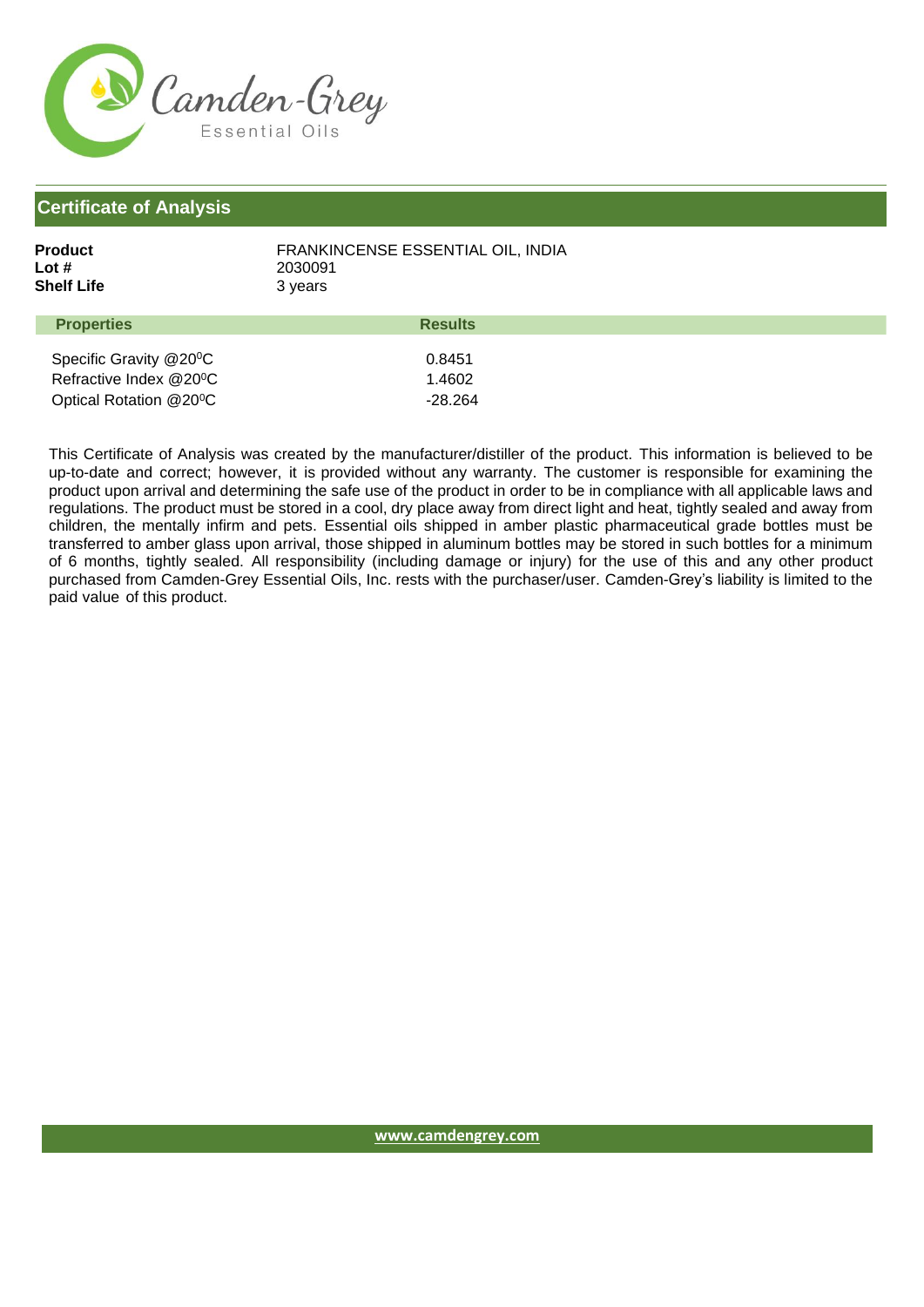

## **Certificate of Analysis**

| Product           | FRANKINCENSE ESSENTIAL OIL. INDIA |
|-------------------|-----------------------------------|
| Lot #             | 2003805                           |
| Shelf Life        | 3 years                           |
| Daniel Contractor | 6.                                |

| <b>Properties</b>                   | <b>Results</b>   |
|-------------------------------------|------------------|
|                                     |                  |
| Specific Gravity @20 <sup>o</sup> C | 0.8483           |
| Refractive Index @20 <sup>o</sup> C | 1.4605           |
| <b>Optical Rotation</b>             | $+28.32^{\circ}$ |

This Certificate of Analysis was created by the manufacturer/distiller of the product. This information is believed to be up-to-date and correct; however, it is provided without any warranty. The customer is responsible for examining the product upon arrival and determining the safe use of the product in order to be in compliance with all applicable laws and regulations. The product must be stored in a cool, dry place away from direct light and heat, tightly sealed and away from children, the mentally infirm and pets. Essential oils shipped in amber plastic pharmaceutical grade bottles must be transferred to amber glass upon arrival, those shipped in aluminum bottles may be stored in such bottles for a minimum of 6 months, tightly sealed. All responsibility (including damage or injury) for the use of this and any other product purchased from Camden-Grey Essential Oils, Inc. rests with the purchaser/user. Camden-Grey's liability is limited to the paid value of this product.

**[www.camdengrey.com](http://www.camdengrey.com/)**